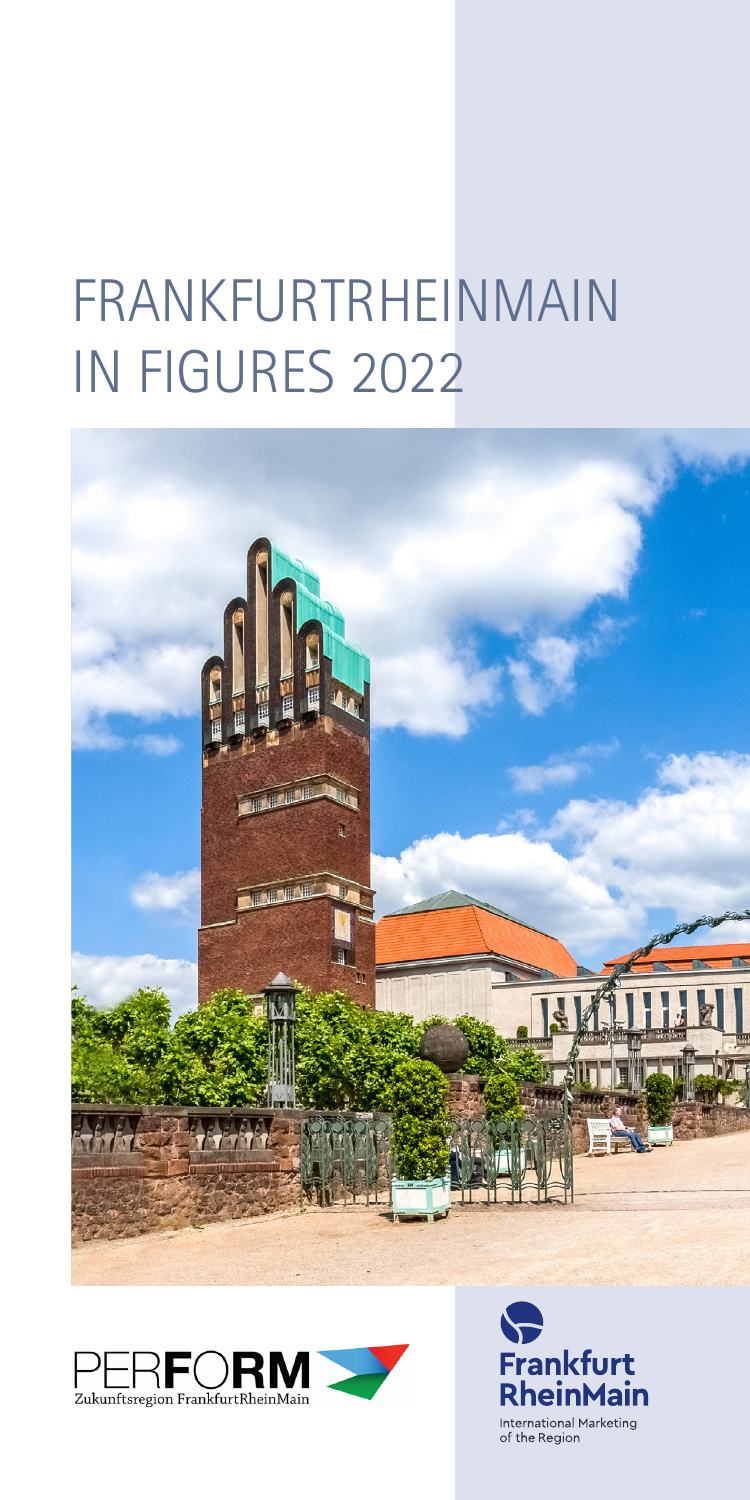#### FRANKFURTRHEINMAIN



International, competitive and well connected – the metropolitan region FrankfurtRhein-Main has a lot to offer. 8.14% of the GDP of Germany are generated on an area that makes up just 4.13% of the total size of the country. This is partially due to the large number of national and international businesses situated in the region and partially due to the increasing number of employees paying social insurance. Between 2018 and 2021 (as of 30<sup>th</sup> June) their number rose by more than 76,000 to 2,468,448.

Numerous universities with more than a quarter of a million students and several science and research institutions guarantee a steady supply of young professionals and innovations. Thanks to the centrally located international airport, more than 2.3 million tons of freight and airmail reached the metropolitan area in 2021. Due to the Covid-19 pandemic the passenger volume in Frankfurt Airport remained with almost 25 million in 2021 lower than before the pandemic (in comparison 2019: about 71 million passengers).

The region includes almost 12,000 km of roads, seven inland ports and 18 long distance stations.

Tourism is another important economic factor of the region. In 2021 there were almost 15 million overnight stays in FrankfurtRheinMain. Due to the pandemic the Frankfurt Fair a major centre of attraction - counted almost 270.000 visitors (in comparison 2019: more than 1.8 million visitors).

FrankfurtRheinMain includes the districts of the Chambers of Commerce Aschaffenburg, Darmstadt, Frankfurt am Main, Fulda, Gießen-Friedberg, Hanau-Gelnhausen-Schlüchtern, Limburg, Rheinhessen (Mainz), Offenbach am Main and Wiesbaden.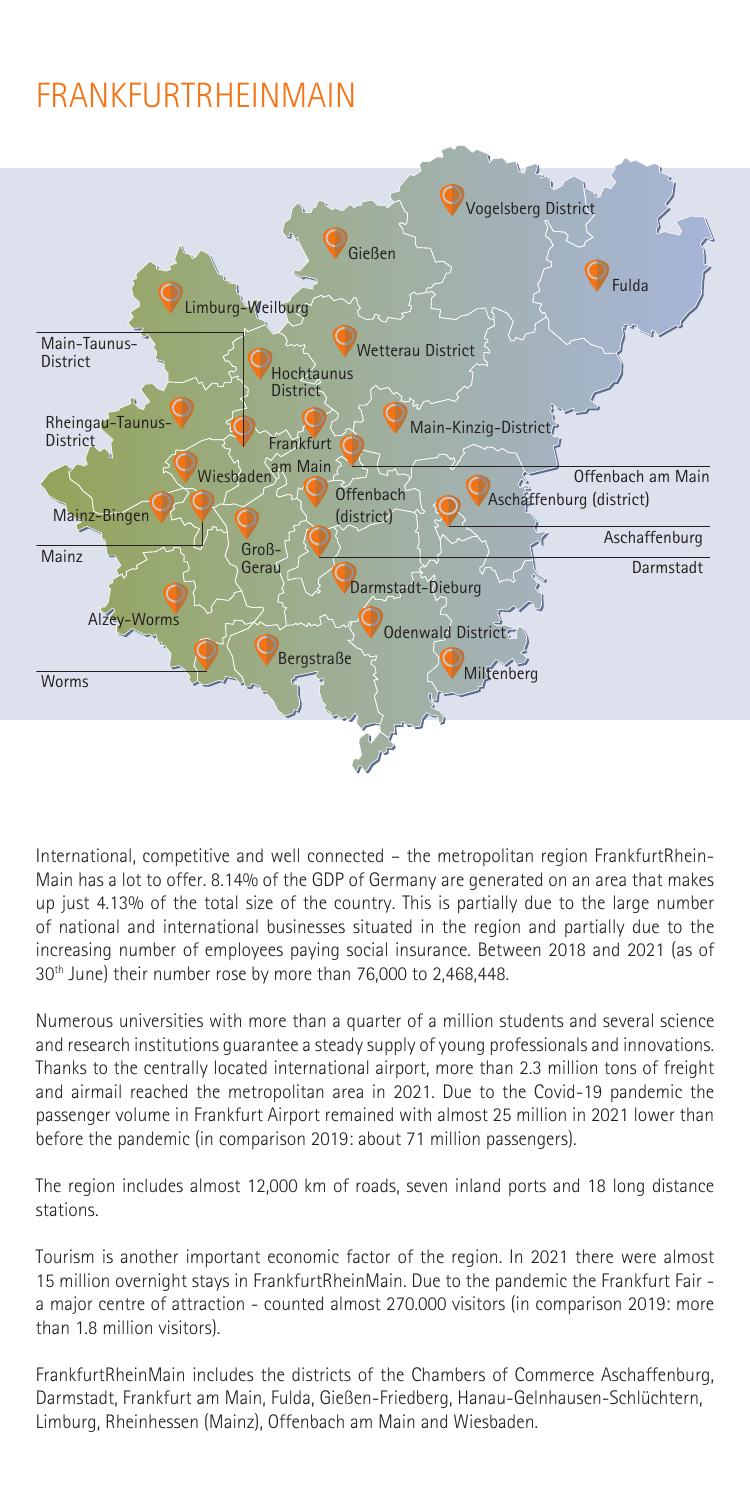### EUROPEAN INSTITUTIONS

European Central Bank (ECB)

European Systemic Risk Board (ESRB)

European Space Operations Centre (ESOC)

European Meteorological Satellite Organisation (EUMETSAT)

European Insurance and Occupational Pensions Authority (EIOPA)

Source: State Chancellery Hesse as of January 2022

#### MESSE FRANKFURT



| Trade fairs and exhibitions at the Frankfurt exhibition venue | 9       |
|---------------------------------------------------------------|---------|
| Congresses and events at the Frankfurt exhibition venue       | 93      |
| <b>Exhibitors at the Frankfurt exhibition venue</b>           | 11,519  |
| thereof exhibitors from outside Germany                       | 9.194   |
| Visitors at the Frankfurt exhibition venue                    | 269,020 |
| thereof visitors from outside Germany                         | 162,624 |
| Exhibition space net $m2$ (incl. special show space)          | 445,262 |
| <b>Events outside Germany</b>                                 | 34      |

Source: Messe Frankfurt GmbH as of 2020

### LEADING TRADE FAIRS IN FRANKFURTRHEINMAIN

Achema • Ambiente • Automechanika • Christmasworld • EUROBIKE • Frankfurt Book Fair • Frankfurt Fashion Week (FFW) • hair & beauty • IMEX • International Leather Goods Fair (ILM) • International Trade Fair for Home and Contract Textiles (Heimtextil) • International Trade Fair for HVAC + Water (ISH) • Light + Building • Paperworld • Prolight + Sound • Tendence • Texcare International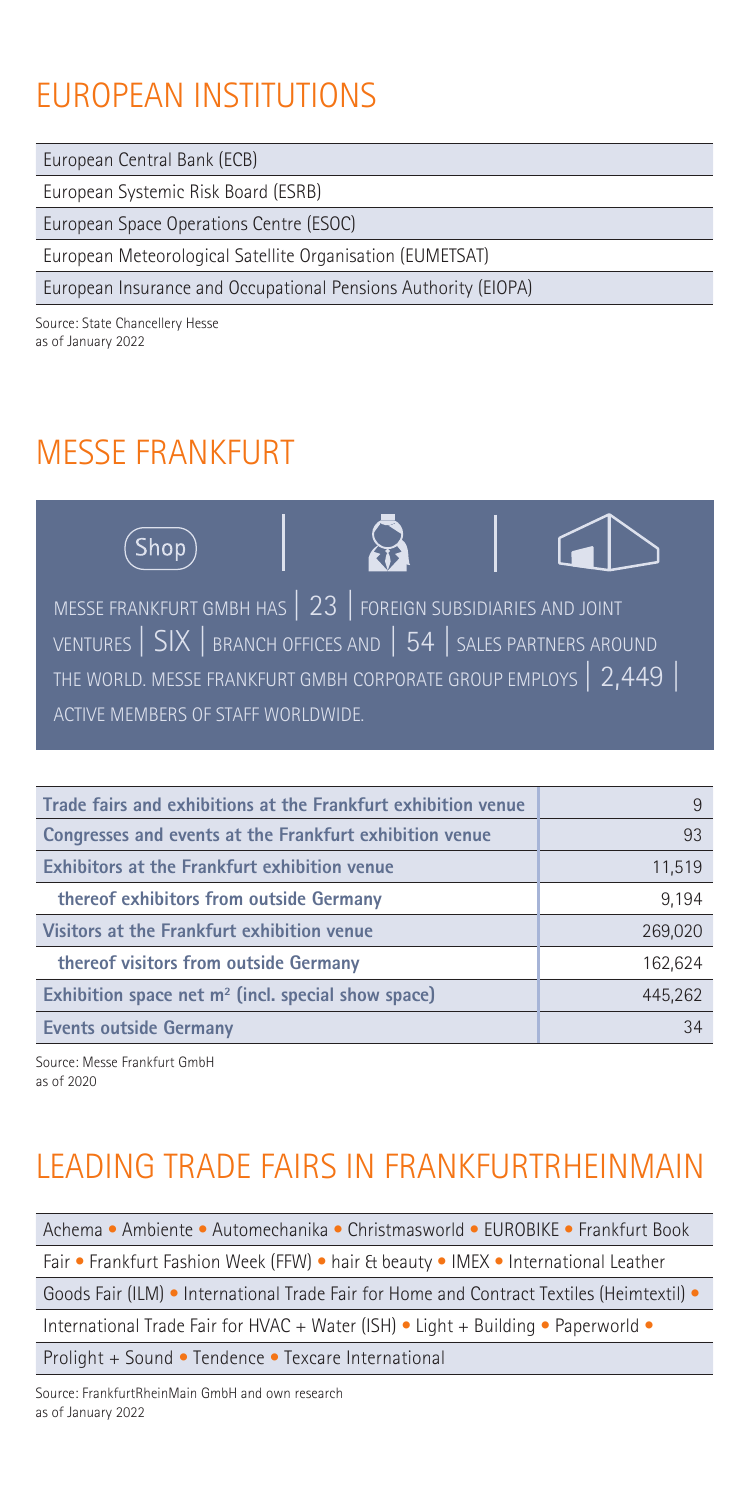### TOURISM IN FRANKFURTRHEINMAIN

|                                                            | <b>FRANKFURTRHEINMAIN</b> |
|------------------------------------------------------------|---------------------------|
| Number of opened hotels (December)                         | 2,364                     |
| <b>Bed capacity (December)</b>                             | 180,713                   |
| Total number of visitors (from January to December)        | 5,977,098                 |
| Visitors from abroad in percent                            | 18.0                      |
| Total number of overnight stays (from January to December) | 14,883,000                |
| Average duration of stay (days)                            | 2.5                       |
| Average bed occupancy rate in percent                      | 20.9                      |

Source: Statistical Office Hesse, Statistical Office Bavaria, Statistical Office Rhineland-Palatinate as of December 2021

### FRANKFURT AIRPORT (FRA) 2021



|                             | <b>FRANKFURT</b><br>AIRPORT (FRA) <sup>1</sup> | <b>SHARE OF FRA</b><br><b>FROM ALL GERMAN</b><br><b>COMMERCIAL</b><br><b>AIRPORTS IN</b><br><b>PERCENT</b> | <b>ALL GERMAN</b><br><b>COMMERCIAL</b><br>AIRPORTS <sup>2</sup> |
|-----------------------------|------------------------------------------------|------------------------------------------------------------------------------------------------------------|-----------------------------------------------------------------|
| <b>Passengers</b>           | 24,814,921                                     | 32                                                                                                         | 78,562,913                                                      |
| Airfreight Airmail (tons)   | 2,317,882                                      | 43                                                                                                         | 5,405,841                                                       |
| Aircraft movements per year | 261,927                                        | 19                                                                                                         | 1,365,657                                                       |
| Aircraft movements per day  | 718                                            | 19                                                                                                         | 3.742                                                           |

1 Source: Fraport AG,

2 Source: German Airports Association (ADV)

as of December 2021

#### TRANSPORT INFRASTRUCTURE FRANKFURTRHEINMAIN

|                                                            | FRANKFURTRHEINMAIN |
|------------------------------------------------------------|--------------------|
| Total of classified roads                                  | 11,878 km          |
| including federal highways (Bundesautobahnen) <sup>1</sup> | 864,723 km         |
| Long distance stations                                     | 18                 |
| Ports along the rivers Rhine and Main*                     |                    |

1 Federal highways excluding branches; Federal, state and district roads including branches \* inland ports with cargo handling

Source: Hessen Mobil, Federal State Office for Mobility Rhineland-Palatinate, Government of Lower Franconia, District Limburg-Weilburg, Chamber of Commerce and Industry Frankfurt am Main

Roads as of 1st January 2021; stations and ports as of February 2022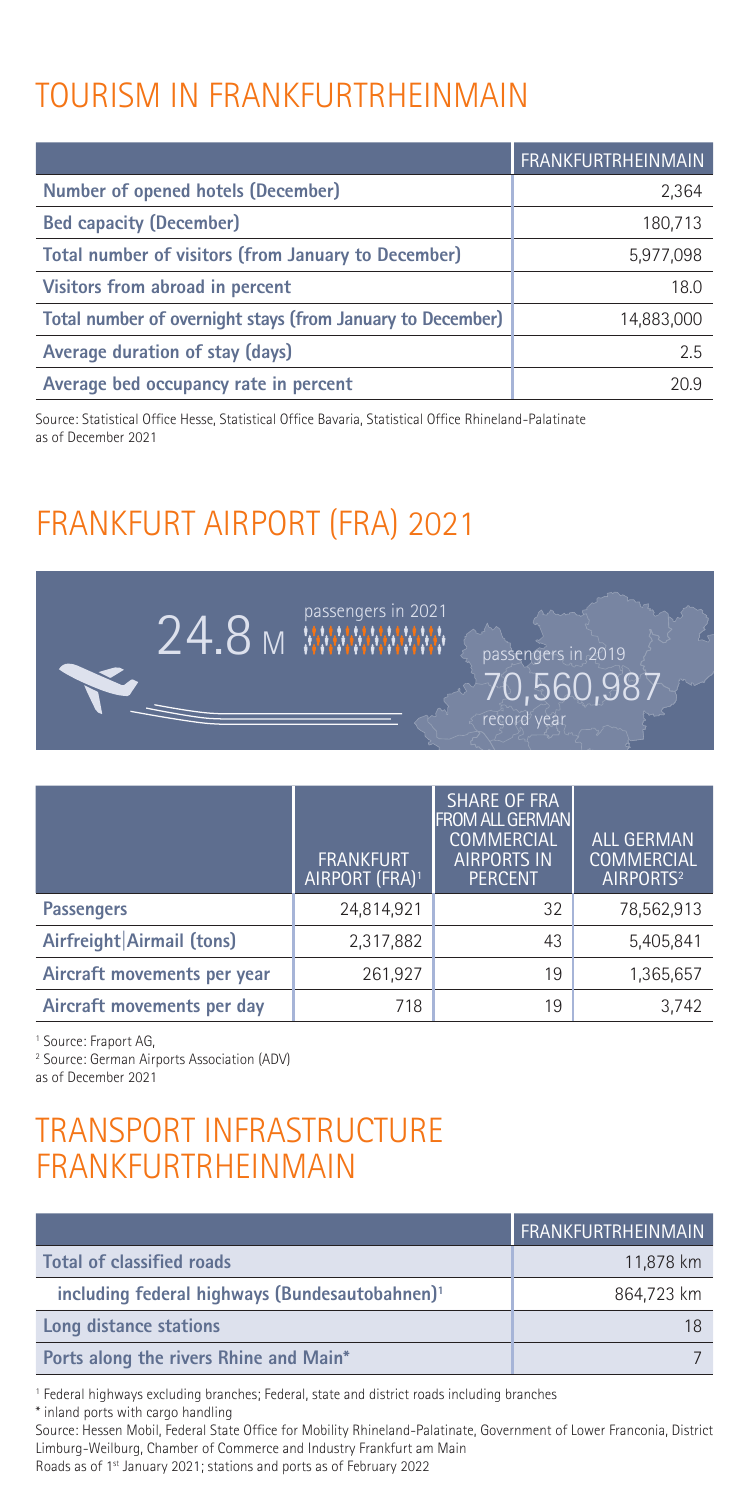### AREA AND POPULATION

| <b>REGION</b>      | POPU-<br><b>AREA IN</b><br>LATION*<br>$KM^2$ |            | <b>POPULATION</b><br><b>DENSITY INHA-</b><br><b>BITANTS PER KM<sup>2</sup></b> | <b>FOREIGN</b><br><b>NATIONALS</b><br><b>IN PERCENT</b> |  |
|--------------------|----------------------------------------------|------------|--------------------------------------------------------------------------------|---------------------------------------------------------|--|
| Germany            | 357,588                                      | 83,155,031 | 233                                                                            | 12.7                                                    |  |
| FrankfurtRheinMain | 14.753                                       | 5,816,186  | 394                                                                            | 17.7                                                    |  |
| Main cities**      | 779                                          | 1,620,760  | 2,080                                                                          | 25.6                                                    |  |

\*Preliminary results based on the 2011 Census

\*\*Aschaffenburg, Darmstadt, Frankfurt am Main, Mainz, Offenbach am Main and Wiesbaden

Source: Federal Statistical Office and the State Statistical Offices, 2022

Area and population as of 31<sup>st</sup> December 2020

### LAND USAGE

|                                               | <b>GERMANY</b> |            | <b>FRANKFURTRHEINMAIN</b> |            |  |
|-----------------------------------------------|----------------|------------|---------------------------|------------|--|
|                                               | in hectares    | in percent | in hectares               | in percent |  |
| Settlement area                               | 3,361,633      | 9.4        | 160,781                   | 10.9       |  |
| including residential building area           | 1,393,867      | 3.9        | 74,207                    | 5.0        |  |
| including industrial- and<br>commercial areas | 624,421        | 1.7        | 29,018                    | 2.0        |  |
| including outdoor recreation                  | 526,775        | 1.5        | 23,532                    | 1.6        |  |
| <b>Roads and railways</b>                     | 1,807,619      | 5.1        | 104,861                   | 7.1        |  |
| <b>Vegetation</b>                             | 29,770,020     | 83.3       | 1,187,349                 | 80.5       |  |
| including agricultural land                   | 18,093,442     | 50.6       | 617,715                   | 41.9       |  |
| including forestry                            | 10,666,600     | 29.8       | 547,108                   | 37.1       |  |
| <b>Lakes and rivers</b>                       | 819,444        | 2.3        | 22,348                    | 1.5        |  |
| <b>Total area</b>                             | 35.758.716     | 100.0      | 1,475,339                 | 100.0      |  |

Source: Federal Statistical Office and the State Statistical Offices, 2022 as of 31st December 2020

#### CLUSTER IN FRANKFURTRHEINMAIN



Automation (mechanical engineering|electronic|mechatronics) • Automotive industry (vehicle construction|supply industry) • Chemicals|pharmaceutics|biotechnology • Consulting (law, tax and business consultancy) • Finance (banks|insurances) • Health (medical technology|life science|health) • Information and communication technology • Creative industries • Logistics and transportation • Aerospace • Materials engineering • Energy and environmental engineering • House of Finance | House of Digital Transformation | House of Logistics and Mobility (HOLM) | House of Pharma & Healthcare | House of Clean Energy

Source: Wissensregion FrankfurtRheinMain as of 2021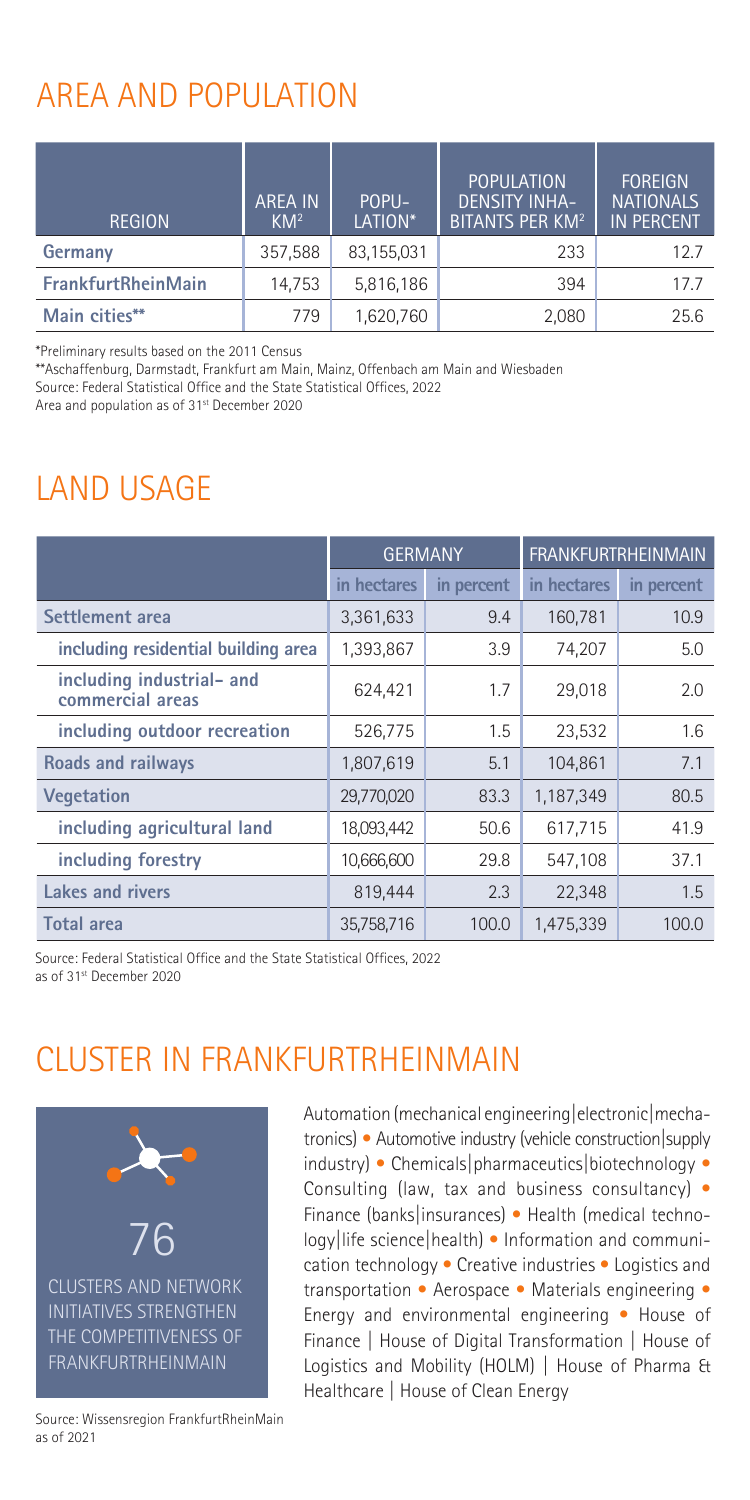## GROSS VALUE ADDED (GVA) IN EURO (MILLIONS)

|                       | <b>ECONOMIC BRANCH</b>                                                                                                          | <b>GERMANY</b> | <b>SHARE AT</b><br><b>FRM</b><br><b>IN PERCENT</b> | <b>FRANKFURT-</b><br><b>RHEINMAIN</b> |
|-----------------------|---------------------------------------------------------------------------------------------------------------------------------|----------------|----------------------------------------------------|---------------------------------------|
|                       | Agriculture, forestry and fishing                                                                                               | 24,896         | 4.2                                                | 1,040                                 |
|                       | Industry <sup>1</sup>                                                                                                           | 921,025        | 6.2                                                | 56,836                                |
|                       | Manufacturing                                                                                                                   | 659,182        | 6.1                                                | 39,960                                |
| ind.                  | <b>Construction</b>                                                                                                             | 166,800        | 7.1                                                | 11,828                                |
| Services <sup>2</sup> |                                                                                                                                 | 2,160,236      | 9.0                                                | 194,975                               |
|                       | Wholesale and retail trade, trans-<br>portation, accommodation and<br>food service activities, information<br>and communication | 654,015        | 9.8                                                | 64,170                                |
| thereof               | Financial and insurance activities, real<br>estates activities                                                                  | 805,448        | 10.3                                               | 82,898                                |
|                       | Public and other service activities,<br>education, human health and social<br>work activities                                   | 700,773        | 6.8                                                | 47,906                                |
| <b>Total</b>          |                                                                                                                                 | 3,106,157      | 8.1                                                | 252,851                               |
|                       | GVA per inhabitant in Euro                                                                                                      | 37,382         |                                                    | 43,630                                |

1 German Classification of Economic Activities, Edition 2008 - sections B to F

2 German Classification of Economic Activities, Edition 2008 - sections G to T

Minor differences are due to rounding. Source: Statistical Office Baden-Württemberg, Stuttgart, 2021 as of 2019

# LABOUR MARKET FRANKFURTRHEINMAIN ANNUAL AVERAGE

|                                           | 2020    | 2021    |
|-------------------------------------------|---------|---------|
| Unemployed persons                        | 171.689 | 166,736 |
| Unemployment rate <sup>1</sup> in percent | 5.4     |         |
| <b>Notified vacancies</b>                 | 38.913  | 41.768  |

1 Basis: all gainfully employed persons

Source: Federal Employment Agency

### **COMMUTERS**

|                                        | FRANKFURTRHEINMAIN |
|----------------------------------------|--------------------|
| <b>Employees at place of residence</b> | 2,359,746          |
| <b>Employees at place of work</b>      | 2,468,448          |
| Inhound commuters                      | 1,305,878          |
| <b>Outhound commuters</b>              | 1,199,513          |

Source: Federal Employment Agency as of 30th June 2021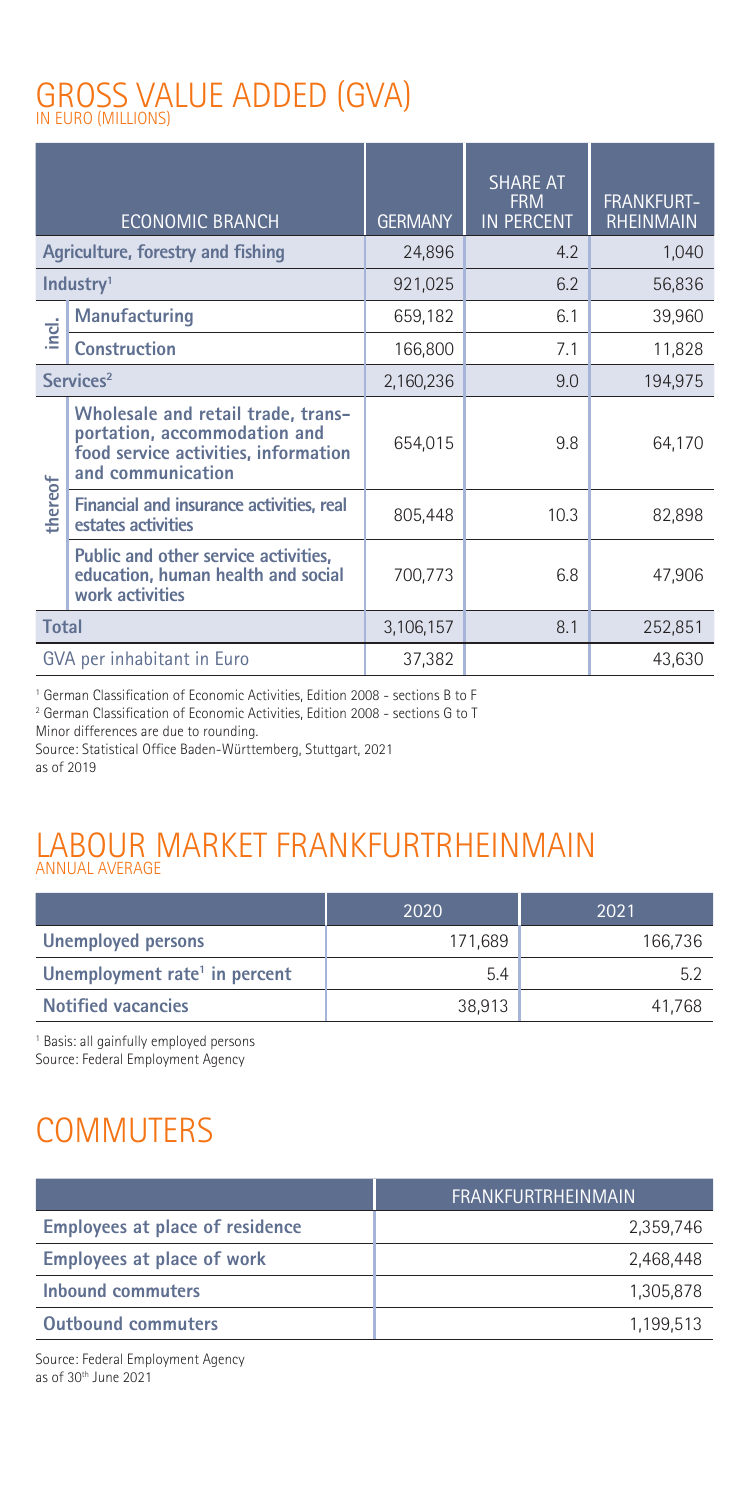### EMPLOYEES SUBJECT TO SOCIAL SECURITY CONTRIBUTIONS<br>AT PLACE OF WORK

| <b>ECONOMIC BRANCH</b>                              |                                                                                                              | 30.06.2018 | 30.06.2019 | 30.06.2020 | 30.06.2021 |
|-----------------------------------------------------|--------------------------------------------------------------------------------------------------------------|------------|------------|------------|------------|
| Agriculture, forestry and fishing                   |                                                                                                              | 9,523      | 9.805      | 9,708      | 10,348     |
|                                                     | Industry <sup>1</sup>                                                                                        | 537,145    | 547,122    | 537,347    | 537,045    |
|                                                     | Manufacturing                                                                                                | 379,908    | 384,661    | 371,872    | 365,782    |
| Teil                                                | Construction                                                                                                 | 123,405    | 127,929    | 129.844    | 135,341    |
|                                                     | Wholesale and retail trade; repair<br>of motor vehicles and motorcycles                                      | 327,479    | 331,744    | 332,076    | 332,891    |
|                                                     | Wholesale, retail trade and repair<br>of motor vehicles and motorcycles                                      | 48,022     | 47,795     | 47,491     | 46,817     |
| thereof                                             | <b>Wholesale trade</b>                                                                                       | 122,134    | 123,691    | 123,767    | 123,544    |
|                                                     | <b>Retail trade</b>                                                                                          | 157,323    | 160,258    | 160,818    | 162,530    |
| <b>Transportation and storage</b>                   |                                                                                                              | 179,181    | 181,497    | 185,385    | 185,661    |
| <b>Accommodation and food</b><br>service activities |                                                                                                              | 81,426     | 83,255     | 76,580     | 71,774     |
|                                                     | Further services <sup>2</sup>                                                                                | 1,257,373  | 1,284,811  | 1,294,022  | 1,330,713  |
|                                                     | Information and communication                                                                                | 108.040    | 112,783    | 115,976    | 119,962    |
|                                                     | <b>Financial and insurance</b><br>activities                                                                 | 139,288    | 141,053    | 142,893    | 145,931    |
|                                                     | <b>Real estate activities</b>                                                                                | 24,791     | 25,674     | 26,930     | 28,232     |
| thereof                                             | Professional, scientific and technical<br>activities; other administrative and<br>support service activities | 400,366    | 402,680    | 393,007    | 403,811    |
|                                                     | Human health and social work<br>activities                                                                   | 283,047    | 290,623    | 297,101    | 306,852    |
|                                                     | Other service activities                                                                                     | 301,841    | 311,998    | 318,115    | 325,925    |
|                                                     | Not classifiable                                                                                             | 17         | 20         | 22         | 16         |
| Total                                               |                                                                                                              | 2,392,144  | 2,438,254  | 2,435,140  | 2,468,448  |

<sup>1</sup> German Classification of Economic Activities, Edition 2008 - sections B to F

2 German Classification of Economic Activities, Edition 2008 - sections J to U Source: Federal Employment Agency

#### UNIVERSITIES AND COLLEGES IN FRANKFURTRHEINMAIN

|                                                                     | <b>NUMBER OF</b><br><b>INSTITUTIONS</b> | <b>STUDENTS WINTER</b><br><b>TERM 20 21</b> |
|---------------------------------------------------------------------|-----------------------------------------|---------------------------------------------|
| Universities (public & private)                                     | 6                                       | 133,253                                     |
| Universities and colleges of applied<br>sciences (public & private) | 17                                      | 107,989                                     |
| <b>Theological universities</b>                                     | 6                                       | 3,492                                       |
| Art colleges                                                        | 3                                       | 1,828                                       |
| Colleges for public administration                                  |                                         | 4.052                                       |

Source: Federal Statistical Office in the winter term 20|21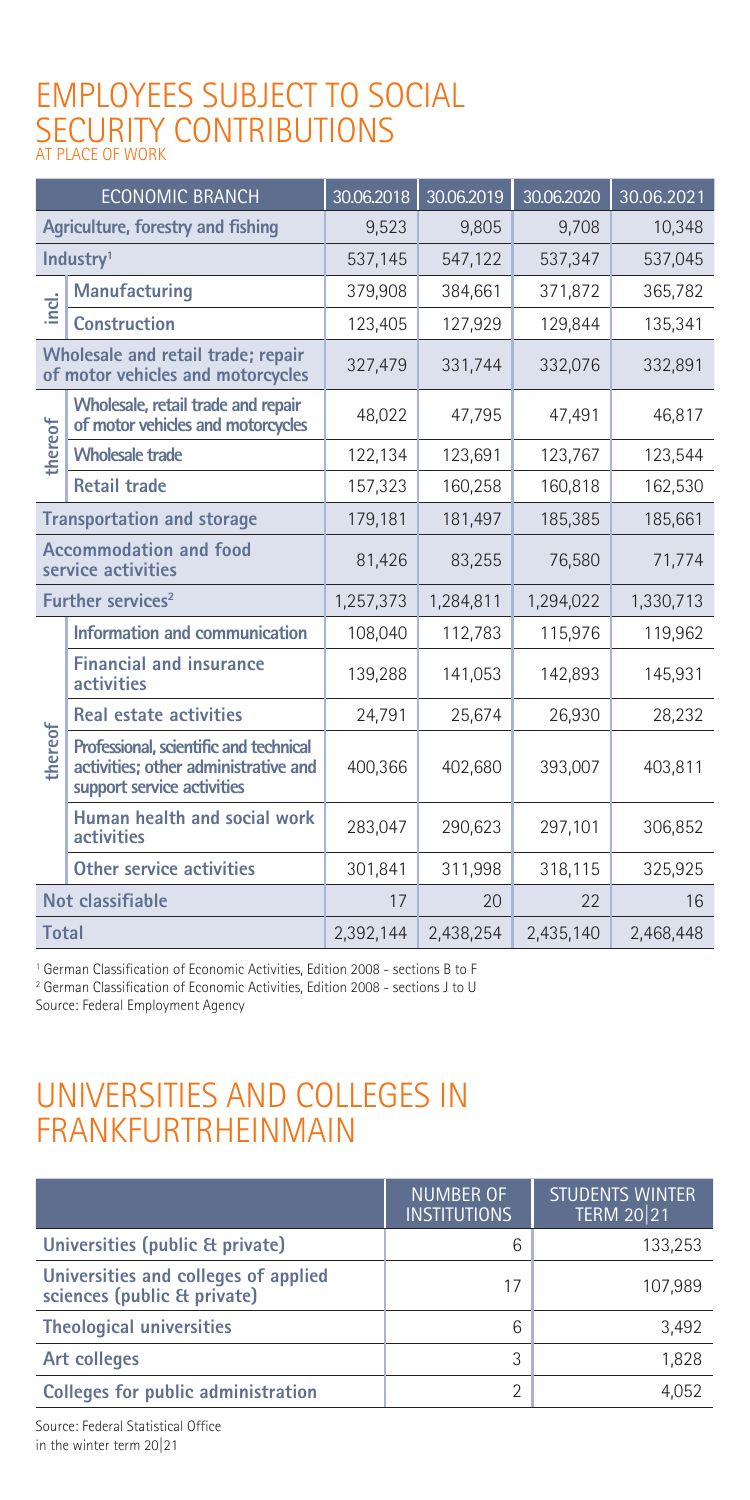#### NUMBER OF CCI MEMBER COMPANIES1

|                                                        | <b>ECONOMIC</b><br><b>BRANCH</b>                                                                                         | CCI<br>AB <sup>2</sup> | <b>CCI</b><br>$\overline{DA}^2$ | <b>CCI</b><br>F <sup>2</sup> | <b>CCI</b><br>FD <sup>2</sup> | <b>CCI</b><br>GI <sup>2</sup> | <b>CCI</b><br>HU <sup>2</sup> | <b>CCI</b><br>LM <sup>2</sup> | <b>CCI</b><br>$RH^2$ | <b>CCI</b><br>OF <sup>2</sup> | <b>CCI</b><br>$\overline{\mathsf{W}}$ <sup>2</sup> |
|--------------------------------------------------------|--------------------------------------------------------------------------------------------------------------------------|------------------------|---------------------------------|------------------------------|-------------------------------|-------------------------------|-------------------------------|-------------------------------|----------------------|-------------------------------|----------------------------------------------------|
|                                                        | Agriculture,<br>forestry and fishing                                                                                     | 210                    | 506                             | 186                          | 132                           | 448                           | 176                           | 86                            | 341                  | 61                            | 218                                                |
|                                                        | Industry <sup>3</sup>                                                                                                    | 3,542                  | 5,809                           | 9,388                        | 1,740                         | 6,117                         | 3,894                         | 1,815                         | 3,965                | 3,492                         | 3,872                                              |
|                                                        | Manufacturing                                                                                                            | 1,453                  | 2,740                           | 2,635                        | 575                           | 1,678                         | 1,185                         | 455                           | 1,337                | 1,319                         | 1,363                                              |
| e                                                      | <b>Construction</b>                                                                                                      | 1,055                  | 1,906                           | 5,620                        | 288                           | 1,879                         | 1,162                         | 520                           | 1,175                | 1,631                         | 1,931                                              |
|                                                        | <b>Wholesale and</b><br>retail trade; repair<br>of motor vehicles<br>and motorcycles                                     | 8,403                  | 18,971                          | 21,095                       |                               | 4,304 14,271                  | 7,230                         | 3,352                         | 8,760                | 8,816                         | 7,762                                              |
| thereof                                                | <b>Wholesale,</b><br>retail trade and<br>repair of motor<br>vehicles and<br>motorcycles                                  | 864                    | 2,105                           | 1,823                        | 542                           | 1,723                         | 827                           | 507                           | 1,031                | 851                           | 843                                                |
|                                                        | <b>Wholesale</b><br>trade                                                                                                | 1,418                  | 4,809                           | 7,297                        | 663                           | 2,551                         | 1,823                         | 698                           | 2,206                | 3,185                         | 2,155                                              |
|                                                        | <b>Retail trade</b>                                                                                                      | 6,121                  | 12,057                          | 11,975                       | 3,099                         | 9,997                         | 4,580                         | 2,147                         | 5,523                | 4,780                         | 4,764                                              |
| <b>Transportation</b><br>and storage                   |                                                                                                                          | 802                    | 3,031                           | 4,180                        | 393                           | 1,185                         | 994                           | 259                           | 1,203                | 1,549                         | 1,006                                              |
| <b>Accommodation</b><br>and food service<br>activities |                                                                                                                          | 1,560                  | 3,951                           | 5,173                        | 880                           | 2,313                         | 1,399                         | 589                           | 2,221                | 1,708                         | 1,923                                              |
|                                                        | <b>Further services<sup>4</sup></b>                                                                                      | 15,256                 | 37,300                          | 68,692                       | 7,340                         | 25,726                        | 13,848                        | 6,719                         | 23,685               | 19,035                        | 20,959                                             |
|                                                        | <b>Information</b><br>and commu-<br>nication                                                                             | 1,390                  | 4,500                           | 8,319                        | 674                           | 2,384                         | 1,350                         | 570                           | 2,658                | 2,409                         | 2,352                                              |
|                                                        | <b>Financial and</b><br>insurance<br>activities                                                                          | 1,356                  | 3,299                           | 6,406                        | 867                           | 2,041                         | 1,191                         | 690                           | 2,139                | 1,662                         | 1,586                                              |
|                                                        | <b>Real estate</b><br>activities                                                                                         | 1,645                  | 3,494                           | 8,854                        | 780                           | 2,013                         | 1,461                         | 565                           | 3,381                | 2,115                         | 2,007                                              |
| thereof                                                | Professional.<br>scientific and<br>technical<br>activities; other<br>administrative<br>and support<br>service activities | 7,569                  | 14,367                          | 34,318                       | 3,349                         | 13,628                        | 7,032                         | 2,900                         | 10,860               | 9,345                         | 10,927                                             |
|                                                        | Human health<br>and social<br>work activities                                                                            | 502                    | 2,871                           | 2,173                        | 266                           | 1,179                         | 505                           | 183                           | 792                  | 588                           | 769                                                |
|                                                        | <b>Other service</b><br>activities                                                                                       | 2,794                  | 8,769                           | 8,622                        | 1,404                         | 4,481                         | 2,309                         | 1,811                         | 3,855                | 2,916                         | 3,318                                              |
|                                                        | Total <sup>5</sup>                                                                                                       | 29,773                 |                                 | 69,568 108,714 14,789 50,060 |                               |                               | 27,541                        | 12,820 43,331                 |                      | 34,661                        | 35,740                                             |

1 CCI member companies include companies registered in the Commercial Register, small trades, permanent establishments and registered cooperative companies.

2 CCI AB = CCI Aschaffenburg, CCI DA = CCI Darmstadt Rhein Main Neckar, CCI F = CCI Frankfurt am Main, CCI FD = CCI Fulda, CCI GI = CCI Gießen-Friedberg, CCI HU = CCI Hanau-Gelnhausen-Schlüchtern, CCI LM = CCI Limburg,

CCI RH = CCI Rheinhessen, CCI OF = CCI Offenbach am Main, CCI WI = CCI Wiesbaden

<sup>3</sup> German Classification of Economic Activities, Edition 2008 - sections B to F

4 German Classification of Economic Activities, Edition 2008 - sections J to U

5 Minor differences are due to not classifiable companies.

Source: Chambers of Commerce and Industry in FrankfurtRheinMain as of January 2022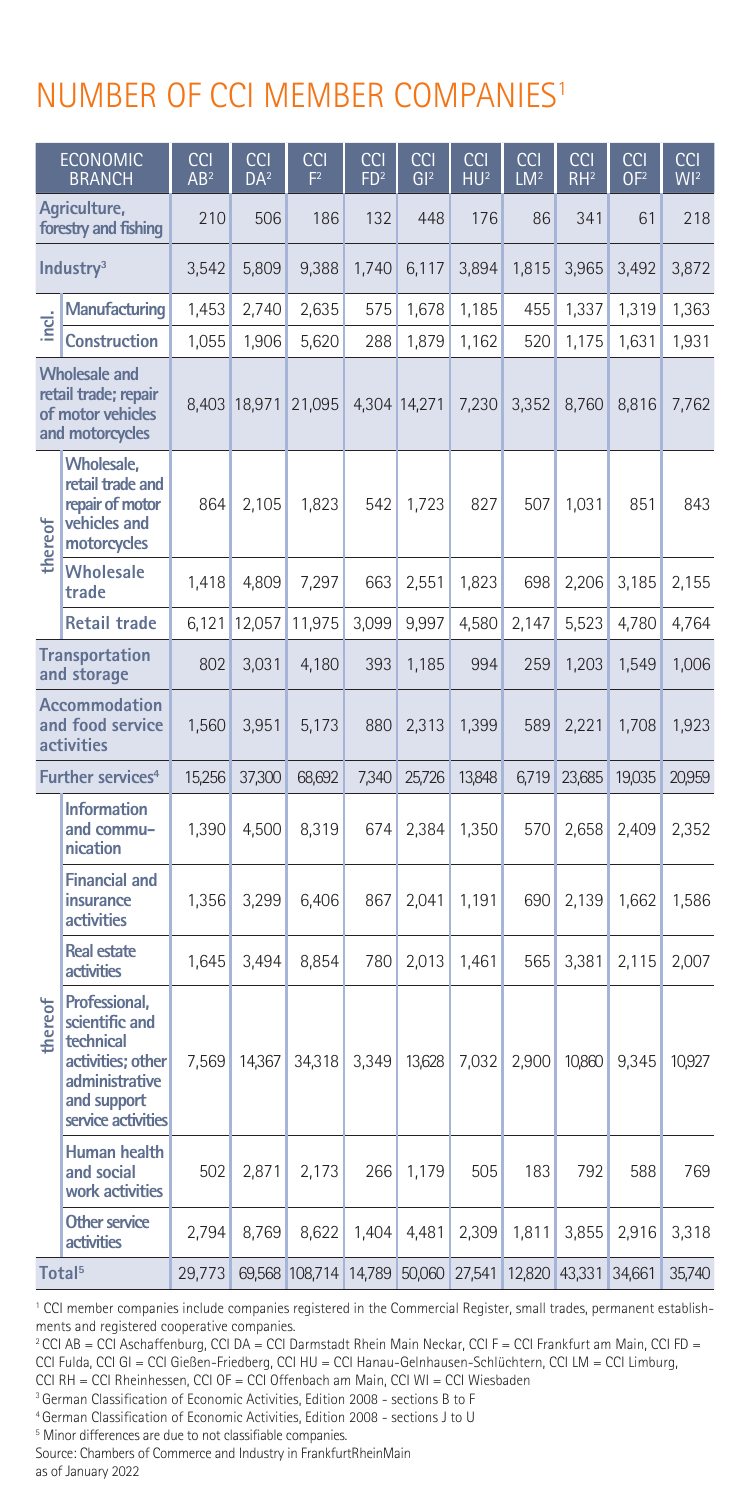#### FOREIGN COMPANIES IN FRANKFURTRHEINMAIN TOP 10

|                                 | <b>NUMBER OF COMPANIES</b> |
|---------------------------------|----------------------------|
| <b>United States of America</b> | 1,760                      |
| <b>Great Britain</b>            | 1,337                      |
| <b>Switzerland</b>              | 1,183                      |
| People's Republic of China      | 945                        |
| Luxembourg                      | 614                        |
| <b>Netherlands</b>              | 576                        |
| France                          | 575                        |
| Austria                         | 459                        |
| Japan                           | 344                        |
| <b>Italy</b>                    | 328                        |

Source: FRM GmbH

Total Number of foreign companies settled in FRM until 01|2022

#### SELECTION OF PROMINENT MUSEUMS AND CULTURAL SITES

#### MUSEUMS

Kirchnerhaus Museum, Aschaffenburg (birthplace, documentation room of the expressionist painter Ernst Ludwig Kirchner) • Johannisburg Palace Museum Aschaffenburg (artworks and historical references from six centuries)

Hessian State Museum, Darmstadt (houses various collections of history of art, cultural history, geology, palaeontology and zoology) • Horváth Centre, Groß-Gerau (a reminiscent of the suffering of 1,700 Jewish women inprisioned in the concentration camp Natzweiler-Struthoff cellar rooms) • The Art and Culture Foundation Opelvillen, Rüsselsheim (cultural projects in the guise of exhibitions) • Stadt- und Industriemuseum, Rüsselsheim (presents cultural, social, economic, technical and political development from prehistoric and early historic period to the 20th century)

Senckenberg Museum of Natural History, Frankfurt|Main (the largest natural history museum in Germany, one of the most comprehensive exhibitions of large dinosaurs in Europe) • Städelsches Kunstinstitut, Frankfurt|Main (Germany's oldest museum foundation, European art from the 14th century to the present) • Liebighaus Sculpture Museum, Frankfurt (one of the world's most prominent museums specialising in sculpture) • Schirn Kunsthalle, Frankfurt (exhibitions devoted to contemporary stances in art and art of the modern era) • Hessenpark Open Air Museum, Neu-Anspach (the history of Hessian village life over the past centuries is represented in more than a hundred historical buildings)

Schloss Fasanerie Museum, Fulda (baroque palace, summer residence of the prince-bishops of Fulda)

The World of the Celts at the Glauberg (celtic burials from the 5th century BC)

Museum House of the Brothers Grimm, Steinau an der Straße

Selters Water Museum, Selters

Gutenberg Museum, Mainz (one of the world's oldest museums for printing and script) • Landesmuseum Mainz (collection of cultural history and art ranging from prehistory to contemporary art, one of the oldest museums in Germany)

Deutsches Ledermuseum, Offenbach|Main (Collection of Applied Art, Ethnological Collection, Shoe Museum, more than 30,000 items, from six millenia and five continents)

Museum Wiesbaden (one of the most important art collections in Germany, especially of the 19th and 20th centuries)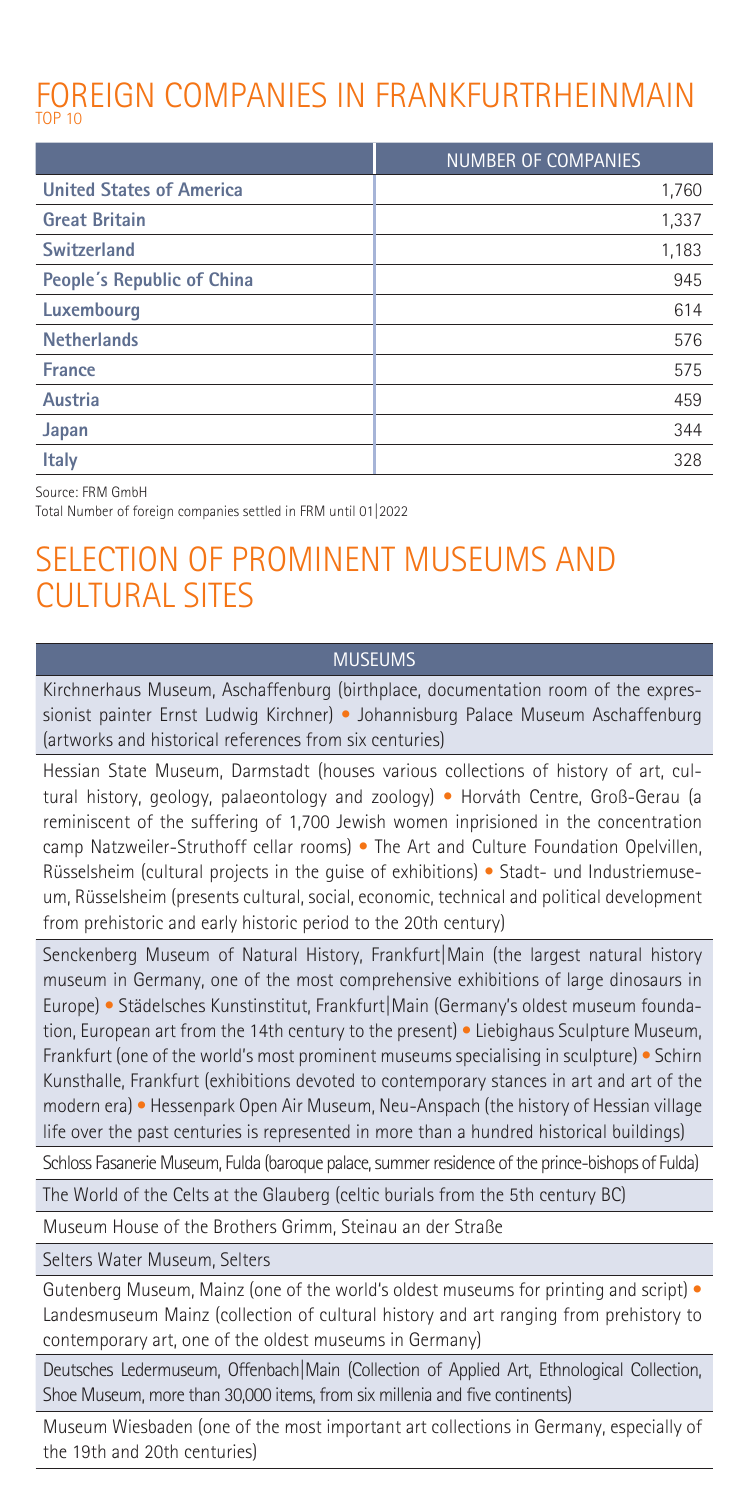#### ARCHITECTURAL LANDMARKS

Johannisburg Palace, Aschaffenburg (until 1803 the second residence of the archbishop-electors of Mainz) • Pompejanum, Aschaffenburg (idealised replica of a Roman Villa) • Mespelbrunn Castle (in the renaissance style build water castle from the 15th century)

Residential palace with Palace museum (old renaissance palace with baroque wings, built by Remy de la Fosse between 1716 and 1727) • Auerbach Castle ruins along the Bergstrasse (built in the 13th century)

Frankfurt Cathedral and Skyline (observation deck Main Tower) • St Paul's Church, Frankfurt (seat for the first German national assembly, which provided the basis for Germany´s present-day constitution) • Dom-Römer Quarter, The New Frankfurt Old Town • Peter Behrens Building (jewel of expressionist architecture at the Industriepark Höchst) • Former I.G.-Farben-Ensemble and Headquarters of United States Army in Europe , Frankfurt|Main (the complex now houses the Westend Campus of the Goethe university) • Bad Homburg Castle (until 1866 residence for Landgrave of Hesse-Homburg, later summer residence for the kings and emperor of Prussia) • Kronberg Castle (a change from a defensive structure to a residential castle can be observed in this impressive example of medieval architecture)

Baroque Quarter, Fulda • Fulda Cathedral St. Salvator • Residence, Fulda • St. Michael's Church, Fulda (one of the oldest churches in Germany)

Sprudelhof, Bad Nauheim (former spa, the largest coherent Jugendstil ensemble in Europe)

Schloss Philippsruhe, Hanau (oldest baroque castle based on French baroque castles east of the Rhine, historical museum)

Limburg Cathedral (one of the most complete examples of late Romanesque architecture)

St. Martin's Cathedral and Collegiate Church of St. Stephan (choir windows by Marc Chagall), Mainz • St. Peter's Cathedral and the Jewish cemetery "Holy Sands", Worms (the oldest existing Jewish cemetery in Europe)

Einhard's Basilica, Seligenstadt (one of the most significant churches of the Carolingian era in Germany)

Wiesbaden Kurhaus and Colonnades (with length of 129 meters the longest columned hall in Europe) • Russian Orthodox Church of Saint Elizabeth (built after the style of Cathedral of Christ the Saviour in Moscow) • Eberbach Monastery, Eltville am Rhein (former Cistercian monastery, one of the most significant architectural heritage sites of Romanesque and early gothic architecture in Europe) • Basilica of St. Ägidius, Oestrich-Winkel (the oldest church in Rheingau, besides Eberbach monastery church)

#### UNESCO WORLD HERITAGE

Grube Messel (former oil shale opencast; excellently preserved fossils) • Mathildenhöhe, Darmstadt (remarkable ensemble of Jugendstil buildings) • Lorsch Abbey (former Benedictine abbey; a centre of power, spirituality and culture in the Holy Roman Empire until well into the High Middle Ages) • Limes (frontiers of the Roman Empire) • upper middle rhine valley (outstanding monuments; epitome of Rhine romanticism) • The Golden Bull (from 1356 to 1806, the most important constitutional document of the Holy Roman Empire; regulated election and coronation of the Roman-German kings) • Constitutio Antoniniana (edict issued in 212|213 that granted Roman citizenship to all free inhabitants of the Roman Empire)

#### UNESCO GEOPARK

#### Bergstraße-Odenwald (size 3,800 km²)

Sources: German Commission for UNESCO e. V., Arbeitskreis Tourismus FrankfurtRheinMain, KulturRegion Frankfurt-RheinMain gGmbH, own research as of 2022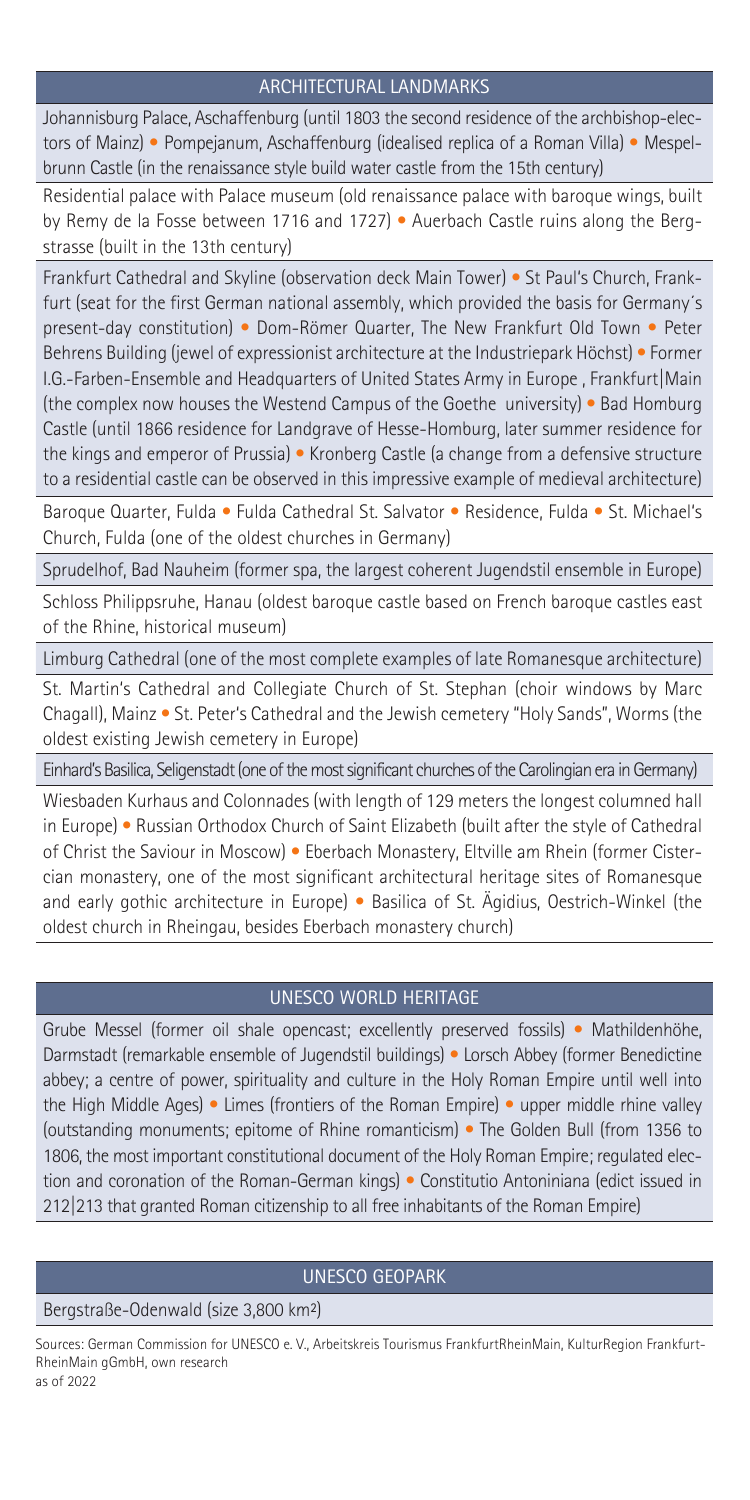#### IMPRINT

Initiative PER**F**O**RM** Zukunftsregion FrankfurtRheinMain c|o IHK Frankfurt am Main Börsenplatz 4 60313 Frankfurt am Main Telephone +49 69 2197-1272 Telefax +49 69 2197-1304 wirtschaftspolitik@frankfurt-main.ihk.de www.perform-frankfurtrheinmain.de

#### EDITORIAL STAFF

Sebastian Trippen Simon Peschges Julia Regel Minna Heinola

LAYOUT Sabrina Becker

PHOTO CREDIT Adobe Stock: Sina Ettmer, title

April 2022

Reproduction - even in parts - only permitted with indication of source; voucher copy requested.

The publication was made to the best of our knowledge, without any warranty or liability, concerning the correctness and completeness of all information.